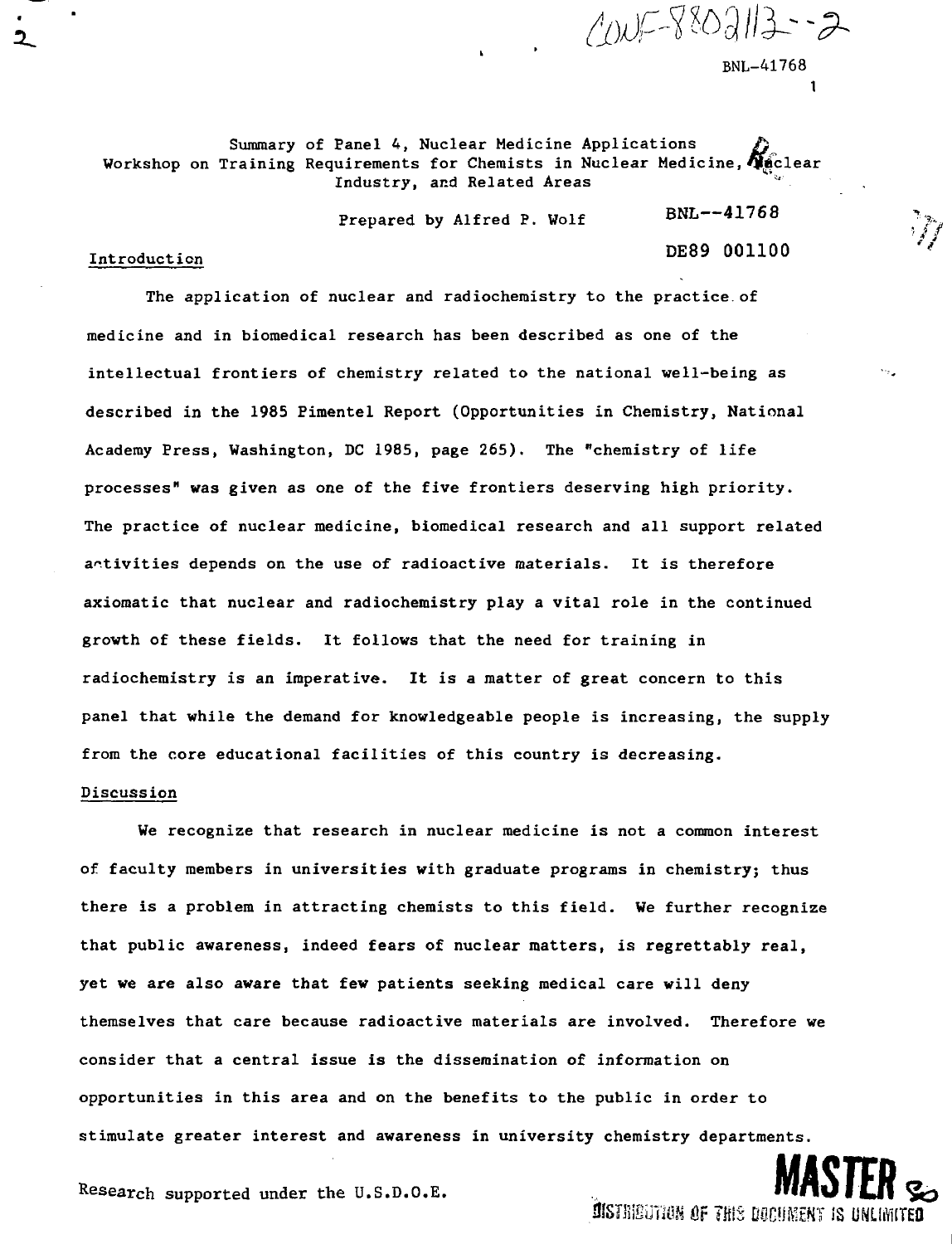Stimulating interest in careers in chemistry related to the nuclear medicine area can be effected in several ways: by promoting lectures to undergraduates and graduates perhaps as part of a course or as career seminars with solid scientific content; by increasing efforts to provide articles for the popular scientific literature, e.g., Science, Accounts of Chemical Research, Chemical Reviews and Quarterly Reviews; by holding symposia at national and local meetings of the American Chemical Society on topics related to nuclear medicine; and by attempting to dispel the myths surrounding radioactivity and the biological effects of radiation. Such an effort could be particularly effective in nuclear medicine since the positive societal benefits are easily documented and readily supported.

As examples of some specific areas where training and knowledge of nuclear and radiochemistry are necessary, one can consider the needs of medical centers, industry, universities, and national laboratories.

The needs of medical centers can be put in perspective with two examples. One of the modalities at the frontier of new medical technologies is exemplified by cyclotron - PET (positron emission tomography) centers. In the past twelve years PET centers have grown from four to twenty four in the U.S. At present most are engaged in basic and clinical research. Routine clinical application is just beginning. Future growth will require chemists trained principally in organic and inorganic chemistry but with training in radiochemistry to develop and provide the radionuclides and labeled compounds required. A knowledge and appreciation of radiation and radiochemistry is essential.

Another aspect concerns the needs of nuclear pharmacists, trained professionals who work in many major health care delivery centers and commercial nuclear pharmacies. The increasing sophistication of the labeled

 $\overline{2}$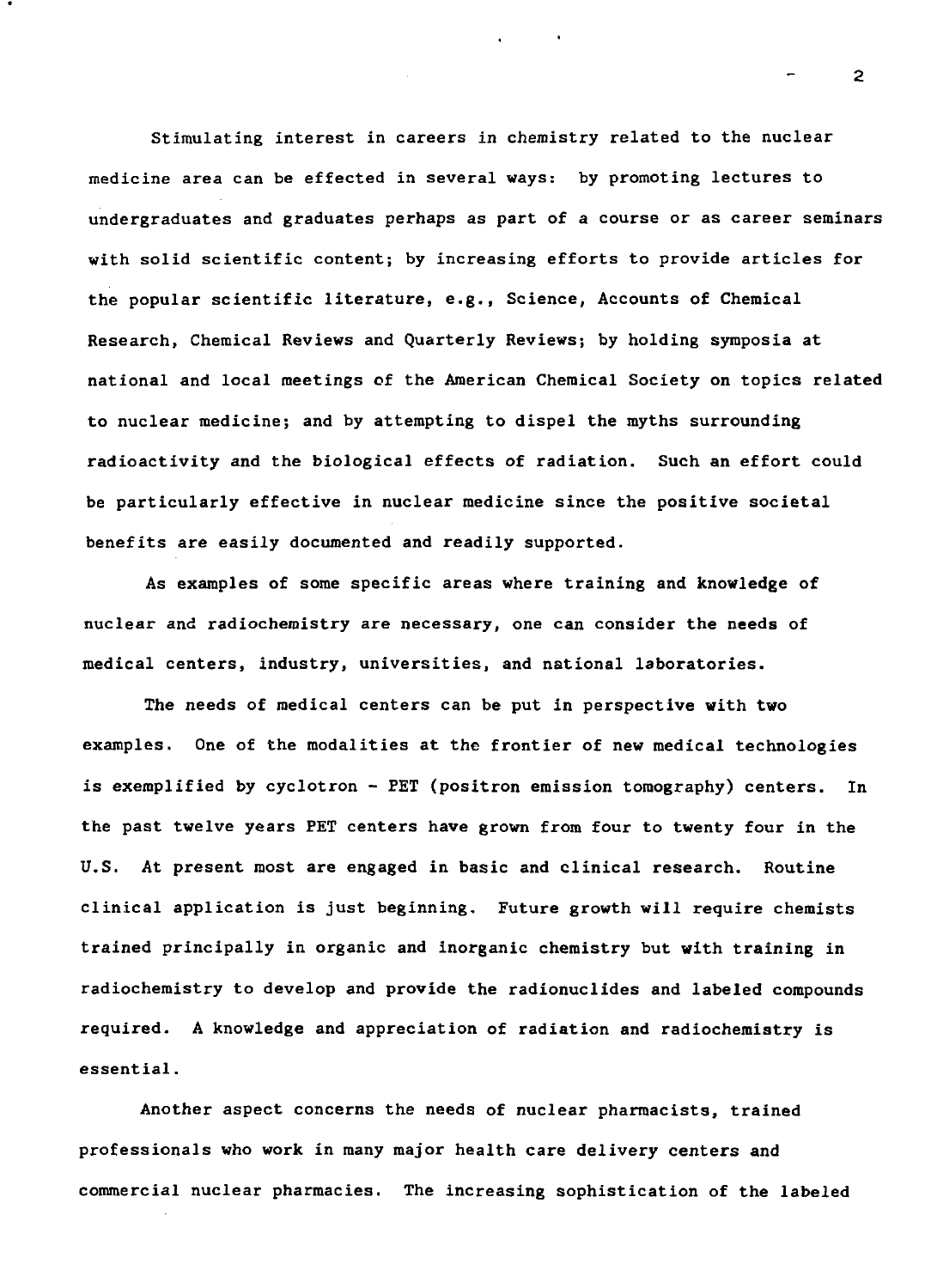drugs with which they deal makes training in radiochemistry essential to their mission. Additional educational requirements will be placed on the nuclear pharmacist especially as the number of clinical PET centers increases.

Turning to the radiopharmaceutical industry we foresee a large and continuing need for chemists primarily for research and development, but also to staff key positions in other departments such as manufacturing, waste disposal and radiation protection. The primary field of chemical specialization may be in organic or inorganic synthesis, analytical chemistry or biochemistry, yet a background in radiochemical methods and instrumentation is essential. In the ethical drug area, while no necessary connection exists with nuclear medicine, radiolabeled drugs are used extensively in the study of drug metabolism, pharmacokinetics, drug biodistribution, drug delivery systems, bioavailability and molecular pharmacology. These studies, intrinsic to drug discovery, development and approval, requires synthetic chemists and pharmaceutical scientists who must be knowledgeable in radiolabeling, radioanalytical techniques and the basic properties of radioactive materials. The future demands on these researchers will be even greater due to both increased sophistication of pharmacologic studies requiring isotopic methods and new approaches in the study of dynamic factors in drug activity by PET. Thus, training of these researchers will require knowledge of positronemitting isotopes as well as the traditional isotopes of pharmaceutical research, tritium, carbon-14, and iodine-125.

Radioimmunoassay (RIA) is another area in industry which requires radiochemistry. While the breadth of **RIA** is limited primarily to vadioligands labeled with tritium and iodine-125, the development of these materials and their purification has been the province of biochemists and immunochemists with backgrounds in radiotracer synthesis and development. RIA will remain a

3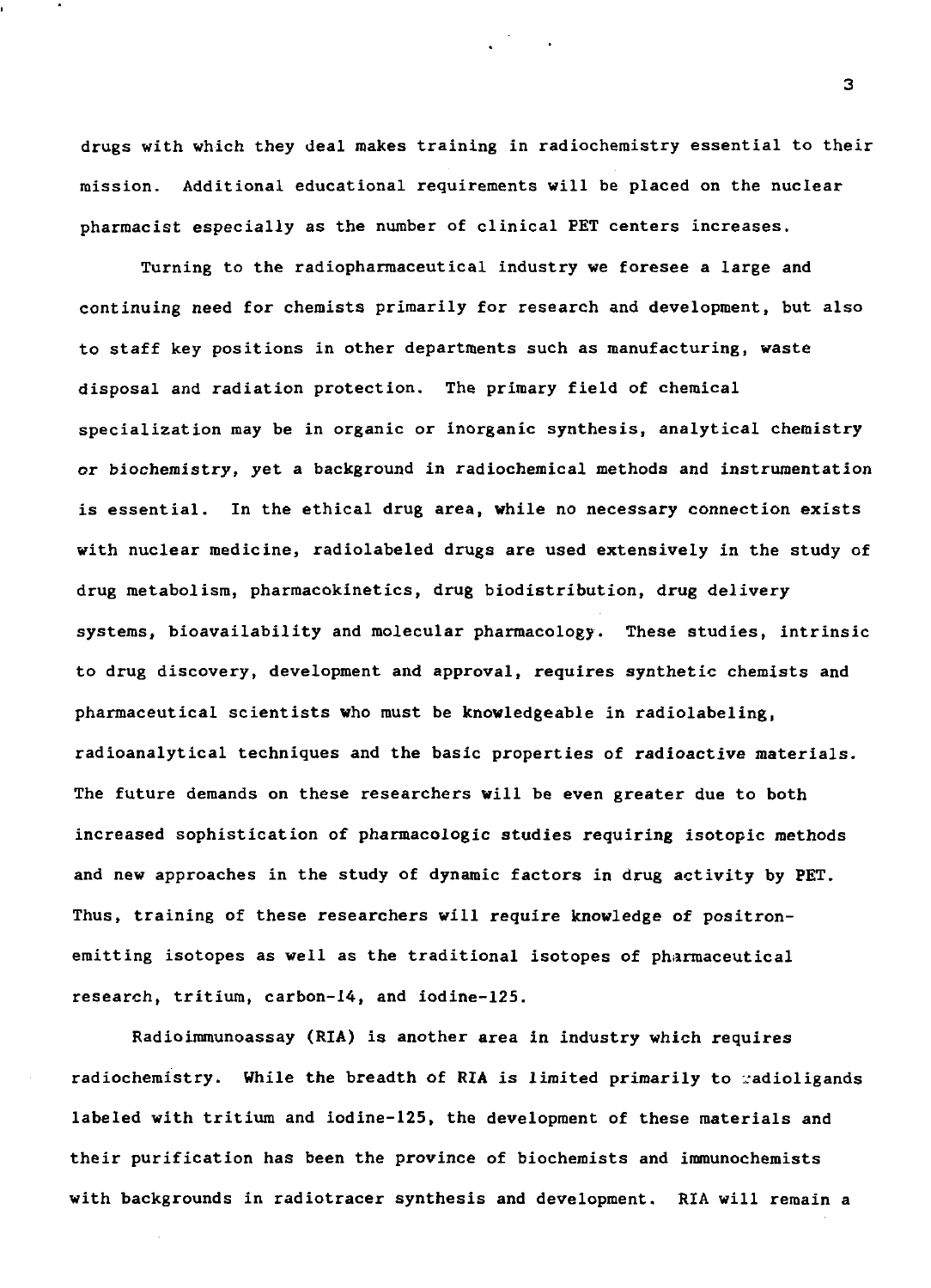vital part of the in vitro diagnostic field with a modest, but very real, need for chemists with training in radiochemical techniques.

The needs described to this point concern chemists and pharmacists with advanced degrees whose primary training is not in nuclear and radiochemistry, but rather in organic, inorganic, analytical or biochemistry. This is an important distinction. Regardless of major discipline, however, effective use of these skills also depends on a knowledge of radiochemistry. A need also exists for involvement by specialists in nuclear and radiochemistry. The measurement of accurate nuclear reaction cross sections, optimization of target design, production of radionuclides for diagnosis and therapy, design of new radionuclide generators, and cyclotron or other accelerator technology for radionuclide production, are areas which are not in the normal purview of synthetic or analytical chemists. For example, the development of therapeutic applications, particularly the radioimmunotherapy of cancer using labeled monoclonal antibodies, is a current area of intense research interest and effort. The selection of appropriate nuclides for therapy and the development of an adequate supply for clinical use, is a major need. This work will require a significant number of highly trained nuclear and radiochemists at national laboratories, universities, and industry to develop methods for adequate production of these nuclides.

The need for chemists trained as nuclear and radiochemists or with some training in this field as a part of their education is large and increasing, ironically at a time when available training is decreasing. To place this in perspective, a table of current needs will underscore this statement. This table gives the number of positions currently available for chemists and pharmacists in nuclear medicine and related disciplines in which a knowledge of radiochemistry is necessary. An estimate is given for each area for 1993.

4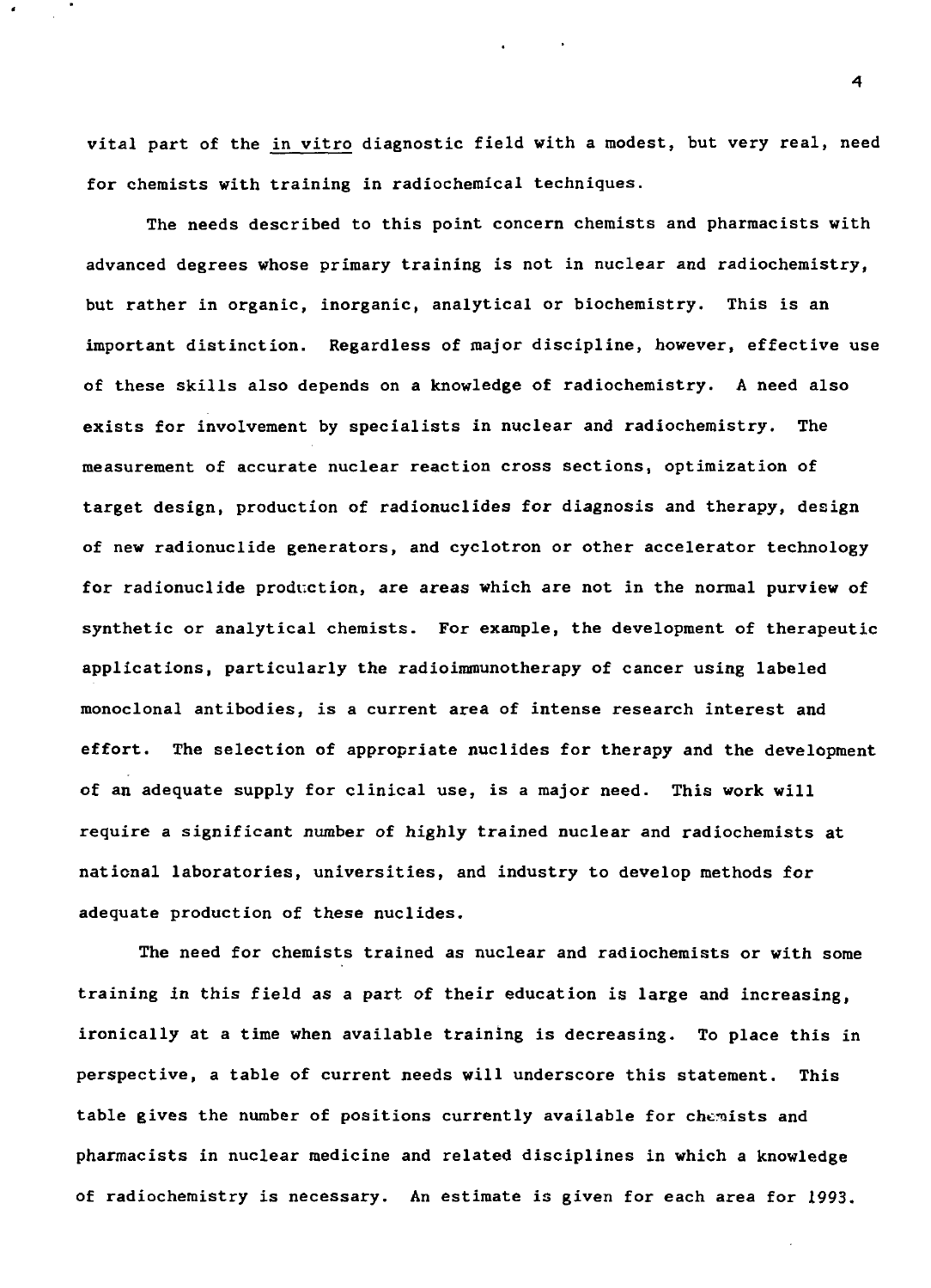Table 1. The Need for Personnel With An Advanced Degree

|                            |                                 |              | 1988 <sup>a</sup> | 1993 <sup>b</sup> |
|----------------------------|---------------------------------|--------------|-------------------|-------------------|
|                            | Medical Centers                 |              |                   |                   |
| а.                         | Imaging and Related Fields      |              | 15                | 40                |
| Ъ.                         | Nuclear Pharmacy                |              | 10                | 30                |
|                            | Industry                        |              |                   |                   |
| a.                         | Radiopharmaceutical Manufacture |              | 40                | 60                |
| ъ.                         | Ethical Drugs                   |              | 40                | 80                |
| $c$ .                      | RIA                             |              | 5                 | 5                 |
| Universities/National Labs |                                 | 10           | 10                |                   |
|                            |                                 | <b>TOTAL</b> | 120               | 225               |

a. The numbers in this column are primarily based on open positions gleaned from classified advertisements. Personal knowledge of needs and openings by members of the panel were also included.

b. The numbers in this column are based on the projections given by members of the panel as to open positions to become available in 1993.

The position papers accompanying this section provide details as to the needs for radiochemical traning for professionals working in nuclear medicine and related areas.

#### Conclusion

In summarizing our position on radiochemistry training for chemists who provide the basic research and clinical effort that is necessary to support the field of nuclear medicine, we present the following conclusions.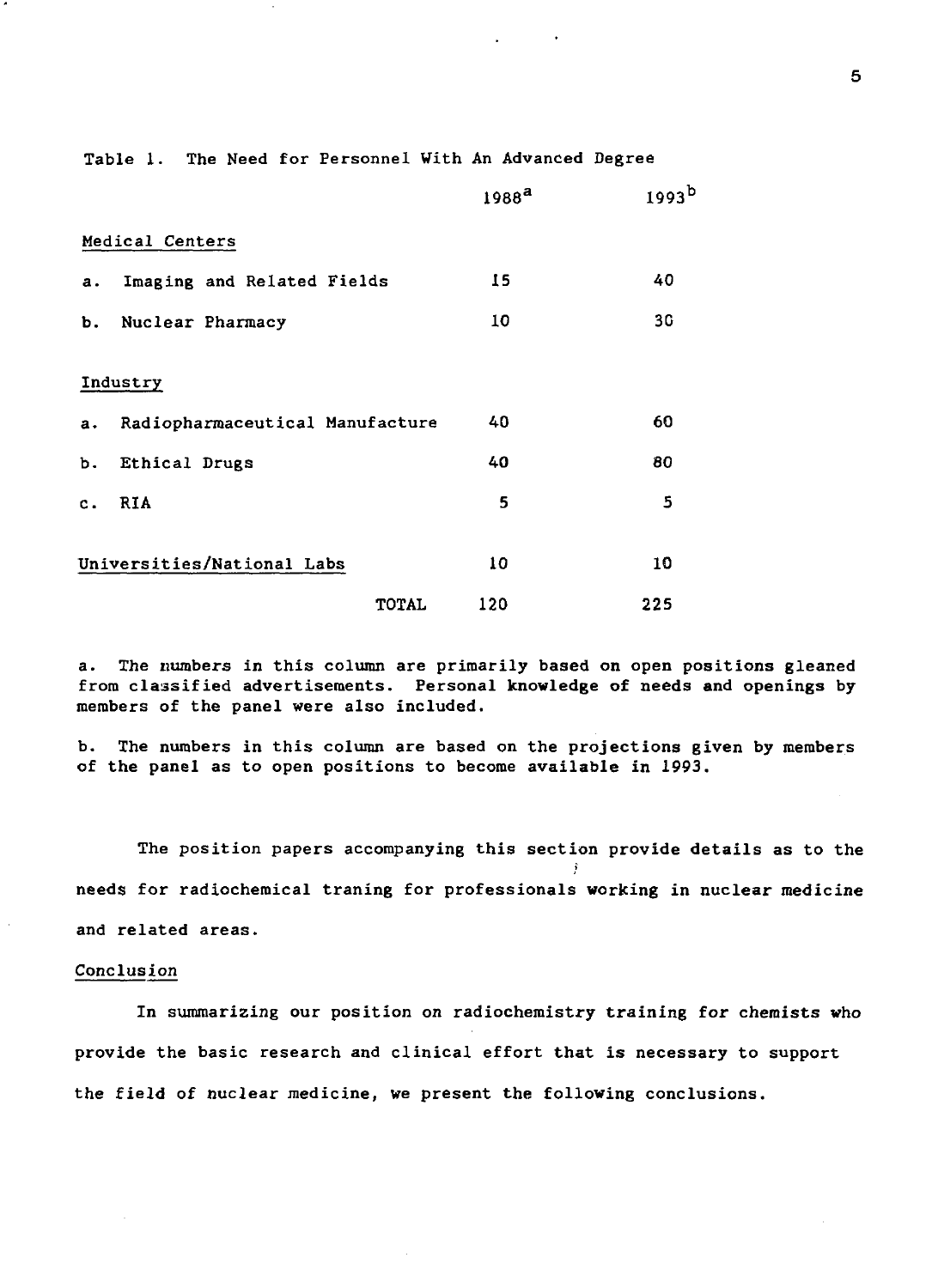1. Increasing public awareness of the importance and significance of radioactive materials in public health and indeed in other aspects of the welfare of our society is of prime importance. 2. Chemistry departments should be encouraged to provide, where possible, an upper level course in nuclear and radiochemistry to students in their department and allow course entry to other faculties at the university in question (cross listing). 3. The panel feels that specialized application of aspects of nuclear and radiochemistry can best be served by postgraduate education at a select number of centers, perhaps five to seven, where the faculty, infrastructure and equipment exist to facilitate such a course. Extended in depth training could be accomplished with fellowships for some individuals following completion of the course. These courses may not be uniform in content, but they will be specialized and tailored to the needs of those who work in nuclear medicine and health related fields. 4. The panel wishes to underscore the desperate need for professionals trained in radiochemistry as a national priority for the continued vitality of an important segment of the health care delivery system. Quality of care and the ability to deliver this care will not only suffer but will decline in the next decade without some redress of this need.

6